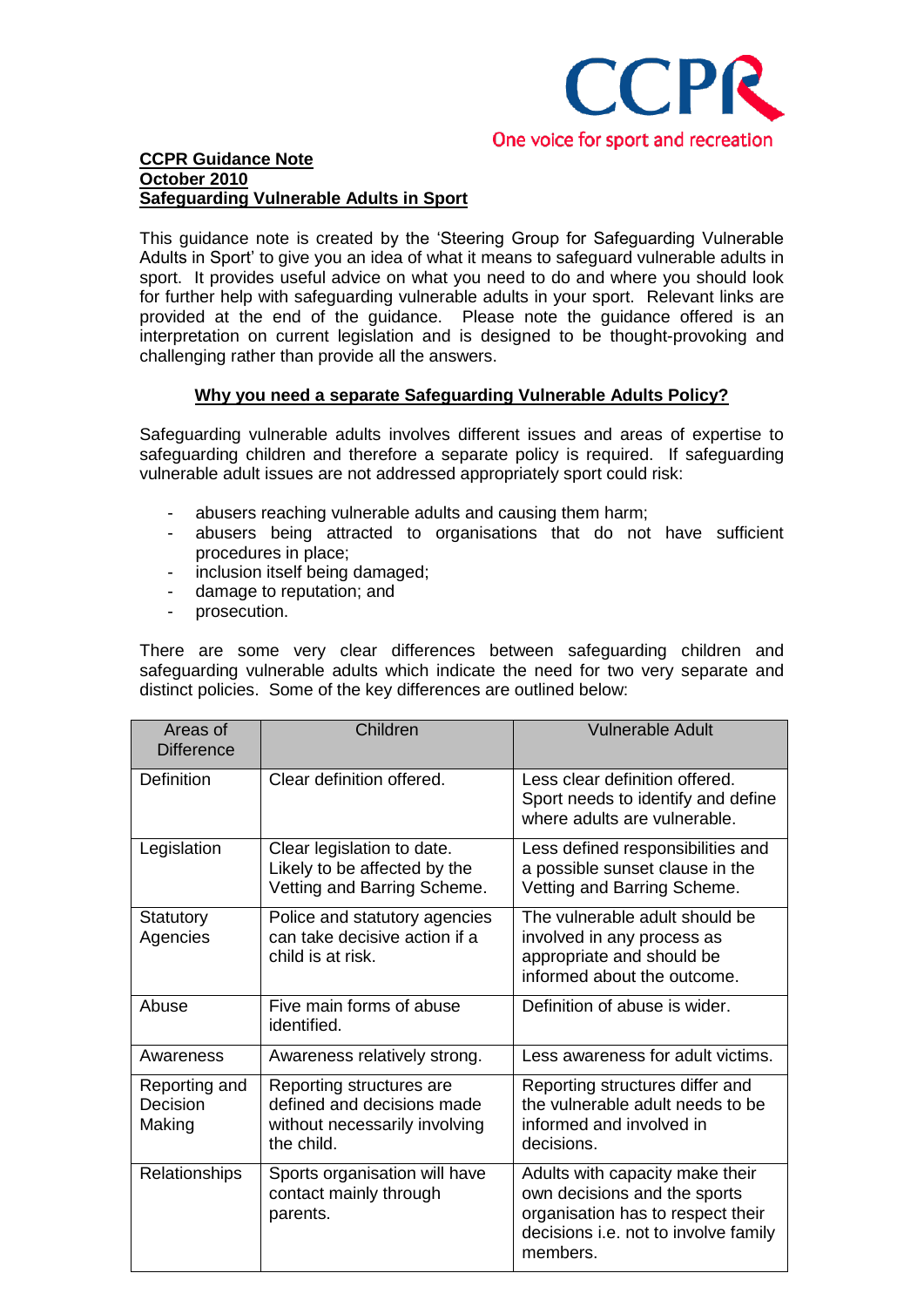

To combine safeguarding vulnerable adults into one document with safeguarding children would risk not only a very lengthy document being produced but would also overlook the differences outlined above. Adults have rights which are too often ignored and by not creating a separate safeguarding vulnerable adults' policy you could risk being patronising in your approach.

The challenge for sport is to take the experience of safeguarding children and use it to inform and help develop an appropriate safeguarding process for vulnerable adults. This guidance note details:

- 1. Defining Vulnerable Adults
- 2. Safeguarding Vulnerable Adults
- 3. Meeting your legal obligations

The CCPR Toolkit offers further information on creating a separate and distinct Safeguarding Vulnerable Adults Policy.

## **Who are 'Vulnerable Adults' in Sport?**

One of the biggest challenges when trying to safeguard vulnerable adults is actually defining who "vulnerable adults" are in your sport or the services you provide. At present there are two conflicting definitions:

- 1. The definition offered by "No Secrets: Guidance on developing and implementing multi-agency policies and procedures to protect vulnerable adults from abuse"; and
- 2. The definition of a "vulnerable adult" offered by the Safeguarding Vulnerable Groups Act (and therefore the definition used for the Vetting and Barring Scheme).

#### No Secrets: Definition of a Vulnerable Adult

The definition of a vulnerable adult offered by "No Secrets: Guidance on developing and implementing multi-agency policies and procedures to protect vulnerable adults from abuse' is an individual who is aged 18 years or over:

"Who is or may be in need of community care services by reason of mental or other disability, age or illness; and who is or may be unable to take care of him or herself, or unable to protect him or herself against significant harm or exploitation".

*Note: this definition focuses on the individual*

The Steering Group for "Safeguarding Vulnerable Adults in Sport" have taken the "No Secrets" definition of a vulnerable adult and offer some examples of how this could translate to a sporting context:

- a deaf ice hockey player participating in a women's premier league club;
- a person with a learning disability attending a swimming club;
- an individual with mental health illness playing as part of a men's rugby club;
- a person with a brain injury playing for a local volleyball team;
- a person with autism watching a cricket match from a general admission spectator zone;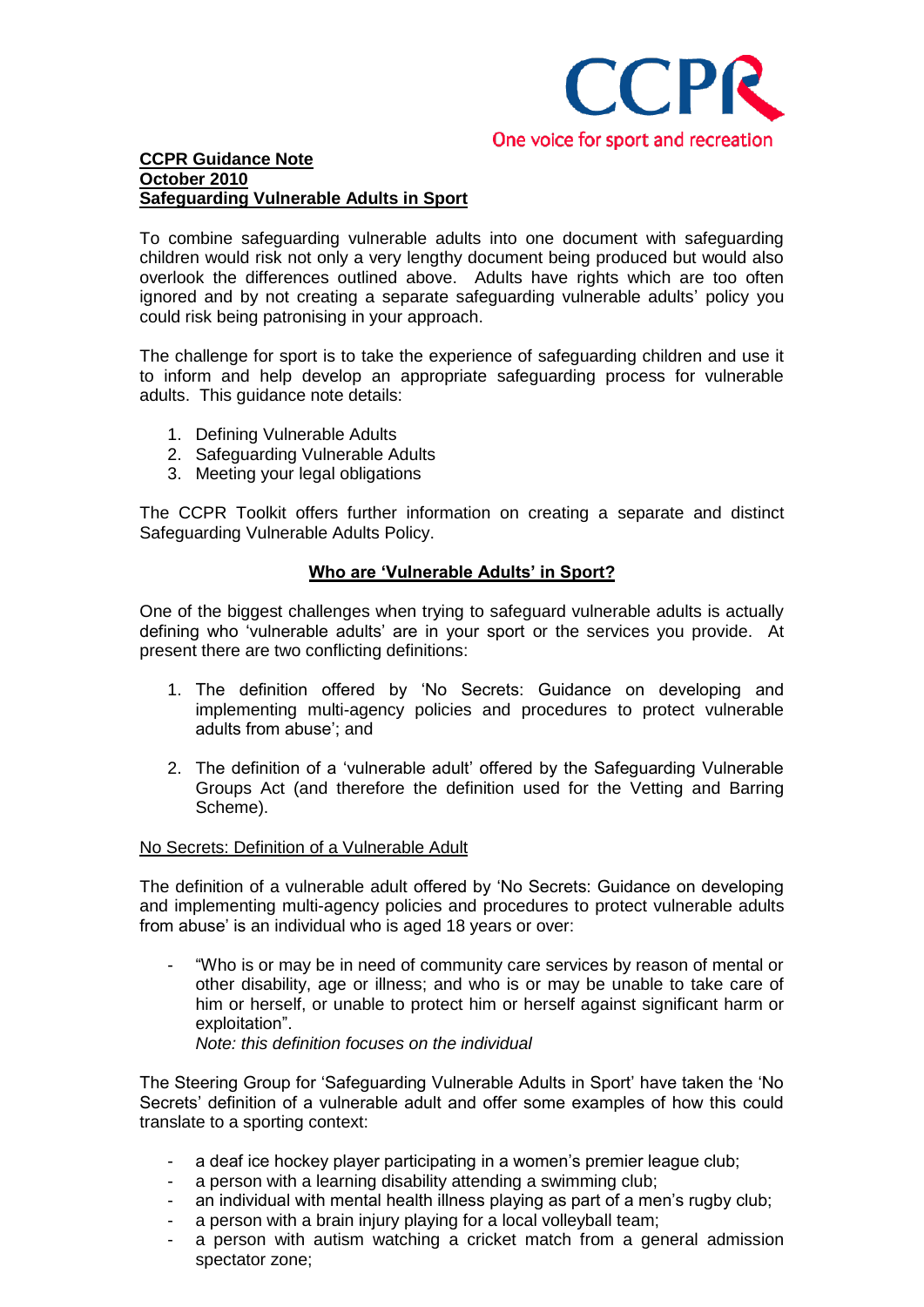

a woman with cerebral palsy attending a riding club.

## Safeguarding Vulnerable Groups Act: Definition of a Vulnerable Adult

The definition of a vulnerable adult offered by the Safeguarding Vulnerable Groups Act is an individual who is aged 18 years or over:

- "Who is receiving a service or participating in an activity for people who have particular needs because of their age or who have any form of disability";
- "Is living in residential accommodation, such as a care home";
- "is living in sheltered housing";
- "Is receiving domiciliary care in their own home";
- "Is receiving any form of healthcare";
- "Is detained in lawful custody";
- "Is under the supervision of the probation services";
- "Is receiving a specified welfare service";
- "Is receiving direct payments from a local authority in lieu of social care services";
- "Requires assistance in the conduct of their own affairs";
- "Is an expectant mother".

*Note: this definition focuses on the activity, place of activity and responsibilities of the worker.*

The "Steering Group for Safeguarding Vulnerable Adults in Sport" have taken the Safeguarding Vulnerable Groups Act definition and offers some examples of how this could translate to a sporting context:

- a visually impaired athlete competing in the 400m at the Paralympics;
- a wheelchair user in a designated disabled spectator zone in a sports stadium;
- a person with a learning disability attending a disabled riding club:
- a drug dependent member of a mental health football team;
- a person with a brain injury playing in a pan-disability basketball team;
- a person with Autistic Spectrum Disorder attending a Martial Arts Club specifically for people with disabilities.

The noticeable difference in the definitions is that the "Safeguarding Vulnerable Groups Act" definition applies in a narrow sense: the vulnerable adult must be participating in an activity **specifically aimed** at them because of their vulnerable characteristic. "People with a physical or mental health condition are not vulnerable adults just because of their condition. They will be defined as vulnerable adults when they receive health, social care or other services, or activities specifically for people with those health conditions".

From a broad safeguarding perspective it may be best to recognise a vulnerable adult under the wider definition offered by 'No Secrets' to ensure that anyone wanting to enjoy your sport (whether in mainstream activity or specialist/targeted activity) is safeguarded appropriately. The difference in definitions is important in terms of your legal responsibilities (explained in the legal requirements section below). It is also worth noting that "No Secrets" is currently being reviewed and a new version is expected before the end of 2010. CCPR will make you aware of the new publication.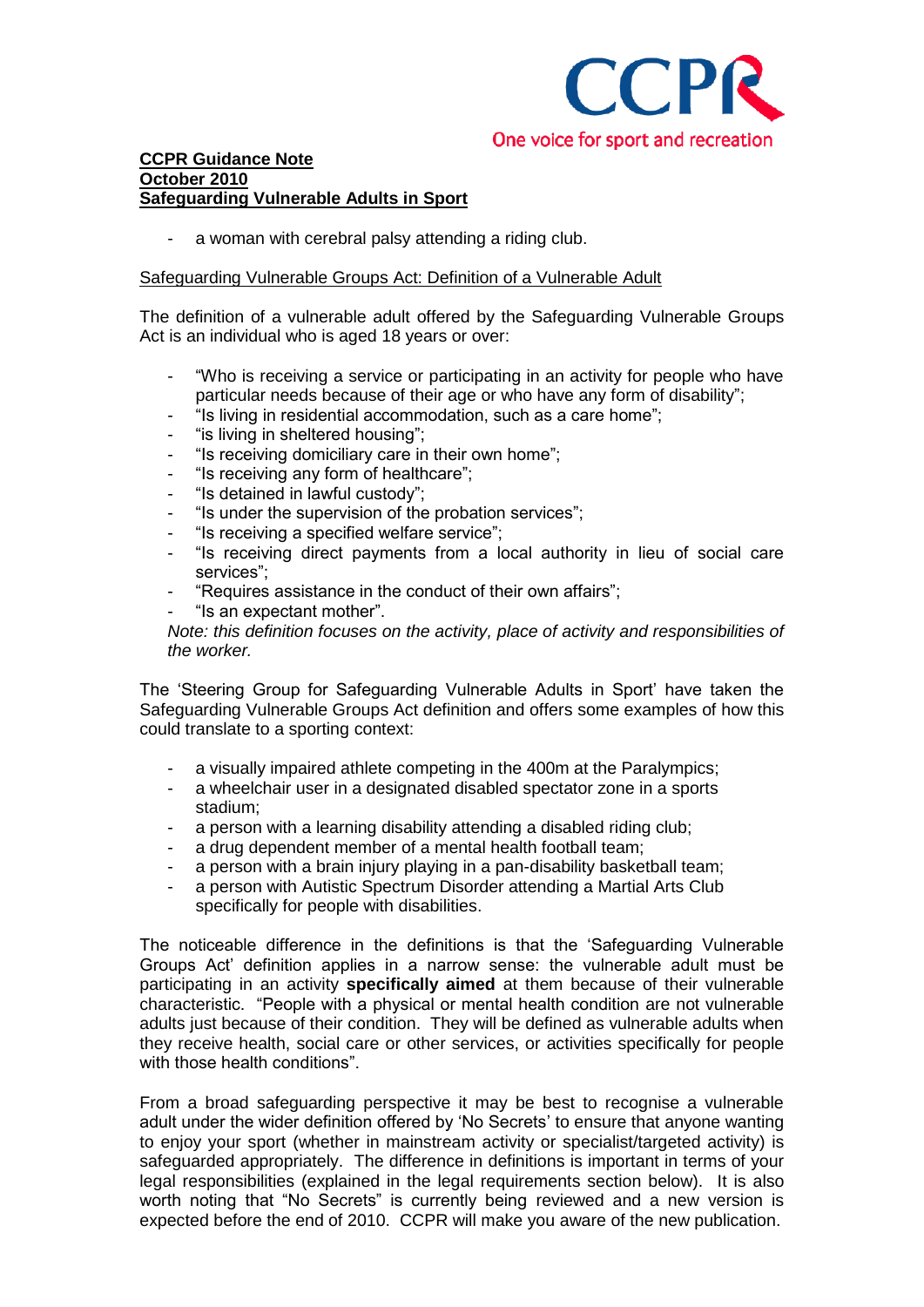

# **How to Safeguard Vulnerable Adults**

Safeguarding vulnerable adults in sport can be divided into three levels:

- 1. Positive engagement;
- 2. Reducing risk;
- 3. Dealing with situations of harm or abuse appropriately (see CCPR Toolkit for Reporting and Referrals Process).

The following ten steps should help you to develop a culture of safeguarding of vulnerable adults across your sport:

- 1. Increase the awareness of what safeguarding vulnerable adults" means to people in your sport or activity and encourage people to take ownership of safeguarding vulnerable adults in their environment. This should also include increasing awareness of 'vulnerable users' within your sport or activity;
- 2. Prevention introduce measures to minimize the possibility of vulnerable adults being abused. This could involve; raising awareness of the need to safeguard vulnerable adults in your sport or activity, communication on the process of reporting or raising concerns, and clear operating standards for different types of activities, for example guidance on changing rooms where a vulnerable adult might need supervision and how this should be handled;
- 3. Policy write/update your safeguarding vulnerable adults in sport policy (*Contact [CCPR Compliance Officer](mailto:jtottman@ccpr.org.uk?subject=Safeguarding%20VA%20Policy) for example policies and see CCPR Toolkit)*;
- 4. Communicate and embed your policy across your clubs, membership or activity. You may want to make your policy available online or produce a leaflet to direct people to the policy for more information.
- 5. Procedures and systems provide clear step-by-step guidance on what to do in different circumstances to safeguard vulnerable adults. For example, who can report harm; who it should be reported to; where help can be sought; how to involve the statutory agencies; or how to deal with a suspicion (See CCPR Toolkit and *contact [CCPR Compliance Officer](mailto:jtottman@ccpr.org.uk?subject=Safeguarding%20VA%20Flowcharts) for example flowcharts)*;
- 6. Equality strive to ensure your safeguarding vulnerable adults policy works in conjunction with your equality policy;
- 7. Education and Training provide appropriate training and development opportunities for staff and volunteers who will need to safeguard vulnerable adults. Establish standards of training for different roles across your membership; (Please note: The Steering Group for Safeguarding Vulnerable Adults are working to create appropriate training courses for sport with various providers. If you are interested in these courses or training solutions please contact [CCPR Compliance Officer](mailto:jtottman@ccpr.org.uk?subject=Training%20Courses%20for%20Safeguarding%20Vulnerable%20Adults%20in%20Sport) for more information and an update on when the courses will be held).
- 8. Access to advice and support make sure those responsible for safeguarding vulnerable adults are aware where they can access support, advice and knowledge. It may be worth recommending clubs to make contact with their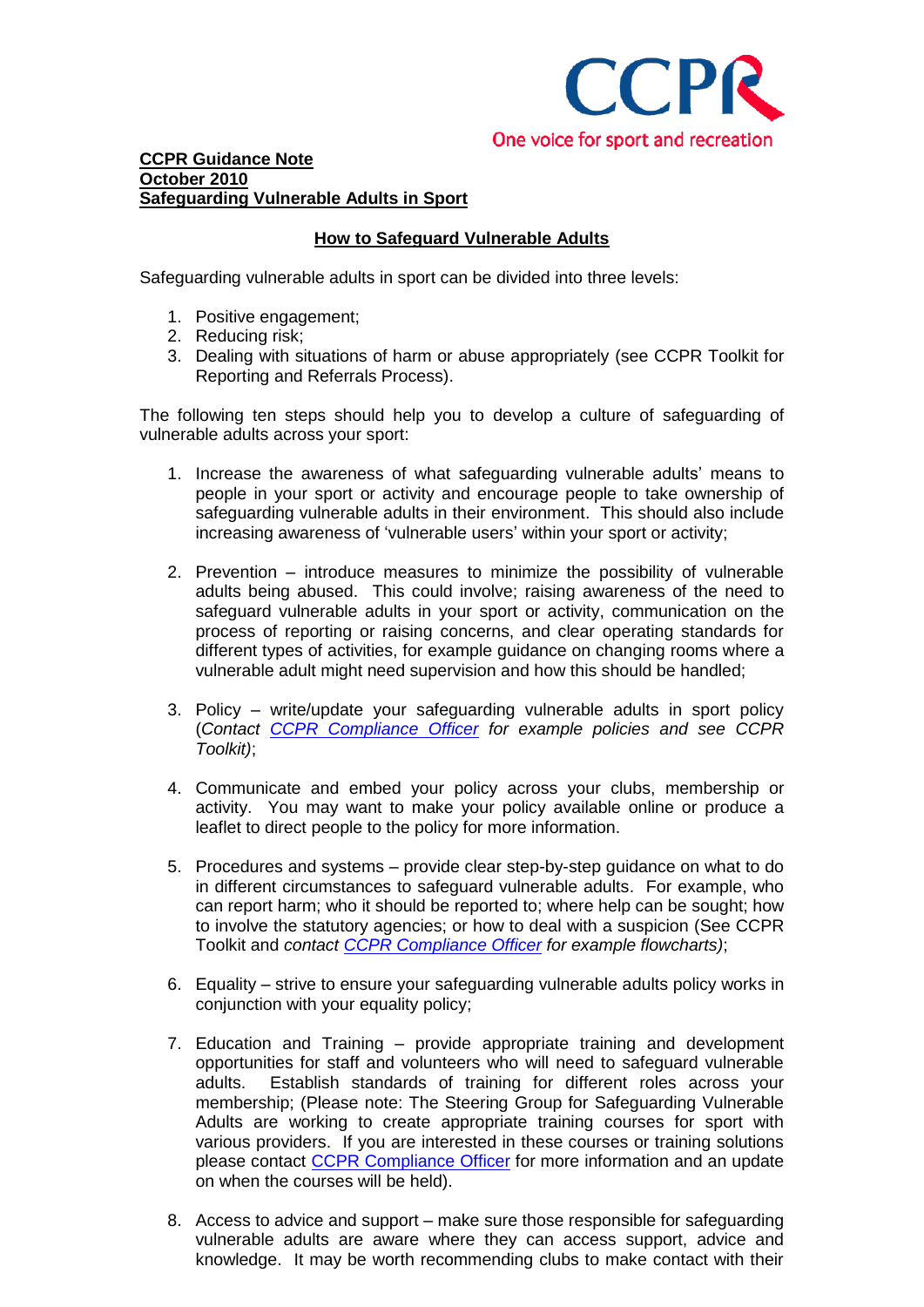

Local Authority lead officer for protecting vulnerable adults or recommending they contact their Local Adult Social Services to establish good links;

- 9. Implementation and monitoring ensure policies and procedures are regularly reviewed. (Ensure following an announcement on the remodelling of the Vetting and Barring Scheme that your policy is updated accordingly);
- 10. Communicate to members and clubs their legal responsibilities relating to safeguarding vulnerable adults. This is likely to include appropriate referral processes for people to raise concerns.

## **What does the law require you to do in order to safeguard Vulnerable Adults?**

#### The Mental Capacity Act (2005)

*Its general principle is that everybody has capacity unless it is proved otherwise, that they should be supported to make their own decisions, that anything done for or on behalf of people without capacity must be in their best interests and there should be least restrictive intervention.*

You need to involve the vulnerable adult in any discussions and the decision making process about their welfare. A definition of "capacity" is offered and in particular an explanation of how to determine if a vulnerable adult has capacity to make a decision or if they are dependent on a carer or a responsible adult to make a decision for them. You should make yourself aware of the Act and ensure your procedures allow vulnerable adults or their carers where appropriate to be involved in decision making.

## Safeguarding Vulnerable Groups Act (2006)

*The Safeguarding Vulnerable Groups Act introduces the new Vetting and Barring Scheme and integrates List 99 (for people banned from working as teachers), and the Protection of Children Act list which cover those working in childcare settings. It has also established a new list of people barred from working with vulnerable adults to replace the Protection of Vulnerable Adults list and this is managed by the Independent Safeguarding Authority (ISA).*

(A) If you remove a person from a position of "regulated activity" with a vulnerable adult because they have either caused harm or because they pose a risk of harm to vulnerable adults then you MUST refer this information to the Independent Safeguarding Authority (ISA). (See Appendix)

The challenges are:

- 1. Understanding if an individual is defined as a vulnerable adult in the context of the Safeguarding Vulnerable Groups Act. (See Appendix)
- 2. Understanding when an individual is classified as in 'regulated activity'. (See Appendix)
- 3. Having in place a system for referring the information to ISA.
	- (You may want a club to remove the individual and refer this to ISA or you may want to assist the club by taking the decision to remove the individual and then taking on the responsibility to refer to ISA following a decision made by the statutory agencies).
- 4. Knowing when you MUST refer to ISA. (See Appendix).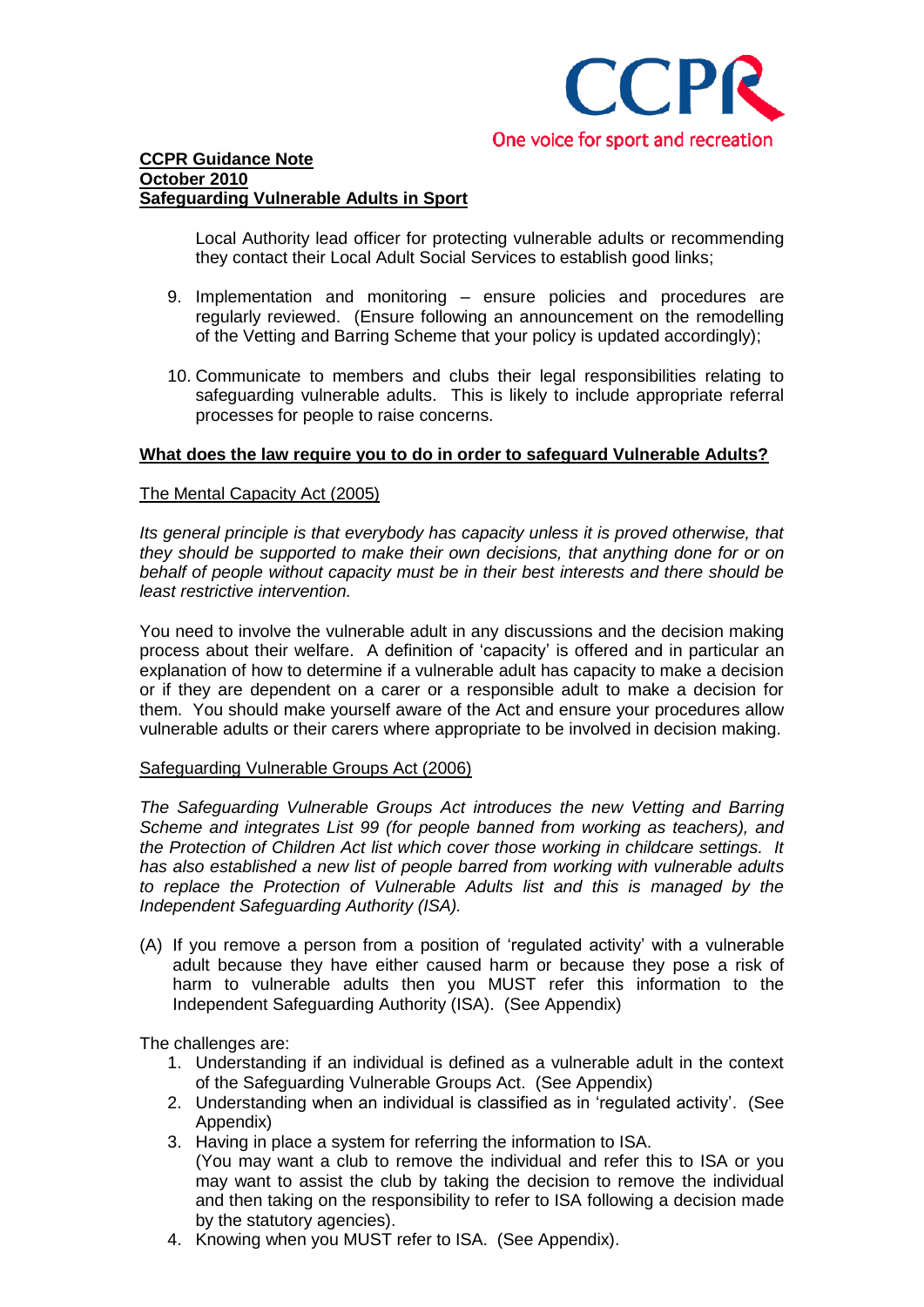

(B) You MUST NOT knowingly employ a person in "regulated activity" who is ISA Barred.

The challenges are:

- 1. Understanding when an individual is classified as in "regulated activity". (See Appendix)
- 2. Not putting someone in a role which is categorised as "regulated activity" if you know they are barred.

The legal requirements of the Vetting and Barring Scheme should therefore be understood as a minimum safeguarding standard rather than the comprehensive safeguarding approach outlined in "No Secrets".

*Please note there is also a current legal responsibility on an individual not to take on a position of 'regulated activity' if they have been barred from working with vulnerable adults.*

**The registration requirements of the Vetting and Barring Scheme are being reviewed at present and therefore the legal responsibilities you currently have are listed above. Please refer to [CCPR Vetting and Barring Scheme Guidance](http://www.ccpr.org.uk/news/newspages/Terms+of+reference+for+review+of+vetting+and+barring+unveiled) for further updates on legal responsibilities.**

(See Appendix for further key legislation and initiatives to help shape your policy).

#### Further Information

If you require further guidance on safeguarding vulnerable adults please contact the [CCPR Compliance Officer](mailto:jtottman@ccpr.org.uk?subject=Safeguarding%20Vulnerable%20Adults) or refer to one of the organisations listed below.

**Ann Craft Trust** is dedicated to protecting people with learning disabilities from abuse. They provide information, training and resources on abuse and safeguarding issues.

Telephone 0115 951 5400. [www.anncrafttrust.org](http://www.anncrafttrust.org/)

**Care Quality Commission** is the new health and social care regulator for England. They look at the joined up picture of health and social care. [www.cqc.org.uk](http://www.cqc.org.uk/)

**Interactive Disability Equality** in Sport are the lead strategic development agency for sport and physical activity for disabled people in London.

Telephone 0207 717 1699. [www.interactive.uk.net](http://www.interactive.uk.net/)

They have produced a [Club Resource Pack](http://www.interactive.uk.net/page.asp?section=0001000100050001§ionTitle=Club+Resource+Pack) to guide clubs through key areas to embed an inclusive ethos and encourage disabled people to become members.

**Public Concern at Work** is an independent organisation which provides guidance and training to employers on whistleblowing and also offers free confidential advice to employees unsure whether or how to raise a concern about workplace wrongdoing.

Telephone 020 7404 6609. [www.pcaw.co.uk](http://www.pcaw.co.uk/)

**Freedom to Care** was set up in 1992 as a whistleblowers' support group. It promotes the expression of social conscience in the workplace, public accountability, ethics at work and supporting whistleblowers.

Telephone 01978 750583. [www.freedomtocare.org](http://www.freedomtocare.org/)